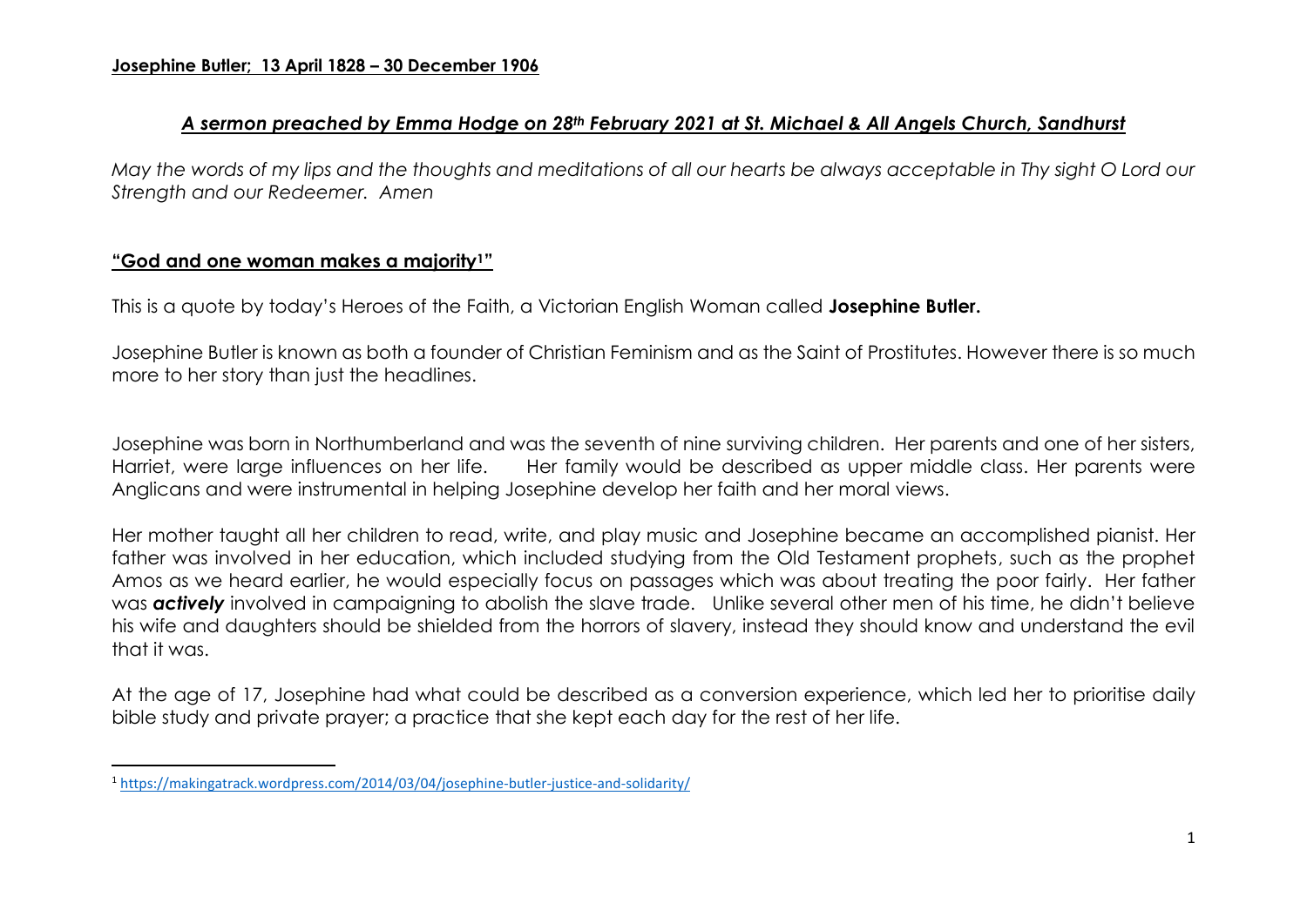Josephine met and married George Butler, a classics professor at Durham University who later became a priest and he was ordained by the Bishop of Oxford. During their time in Oxford, Josephine found that several of the views and attitudes of the Oxford professors challenging and while at first she kept quiet, she then started to speak up and challenge their male supremacist views of women.

Josephine and George moved to Cheltenham, where they suffered with the death of their daughter following an accident in their home and their faith sustained them during these difficult times, however Josephine couldn't bear to visit a church or grave for several months and she became ill and suffered from depression but as part of her grief she looked for ways to help others in the world.

They then moved to Liverpool where George was a headmaster of Liverpool College, Josephine initially continued to suffer from depression but she started working at a workhouse in the centre of Liverpool.

Workhouses at the time housed a wide variety of people including homeless people, convicts, prostitutes and unmarried mothers.

While several people supported workhouses, often imposing their own views and beliefs, Josephine's actions *were*  different; she talked to prostitutes with kindness, with courtesy and she worked to find them homes and this included taking them into her own home where they were treated as *cherished guests*. In Josephine and George, they saw something of the *Love of God*, something that they may not have known about or seen in action before. At this time, prostitution was illegal in Britain,

Josephine, with the help of friends and merchants, worked to establish a *"House of Rest"* where those who were not dying, were able to regain part of what they had lost – their health and dignity – they were able to do this by undertaking small jobs such as envelope making, sewing, laundering and these jobs were paid, so the women did not have to turn to prostitution to make a living.

Even with all this work. Josephine had a growing conviction that she was being called to do more than just act with compassion and care for others. Josephine started to work on the defence of women's rights. This was not easy and she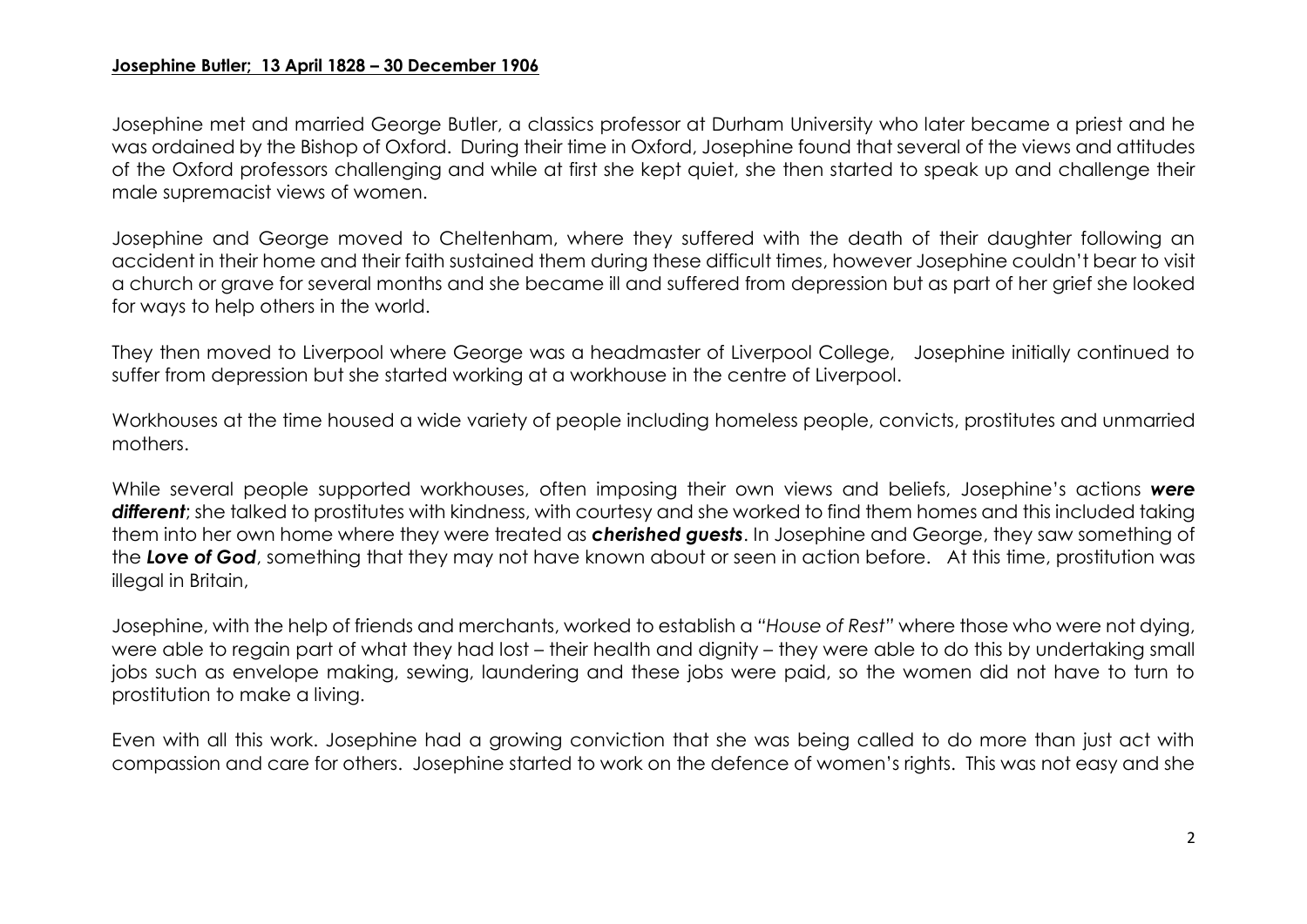faced with opposition from people who felt that women should focus on home and husband, which as Josephine pointed out, doesn't help the single women, including widows, in society.

Josephine started by writing and campaigning for better education for women. Josephine had been blessed by receiving the same education as her brothers and she wanted the same for other women. Josephine also campaigned for fairer wages for women's work, there was (and in some ways still is) a feeling that women should be paid less for the same work as men. An issue that is still ongoing today, with some employers, for example Bracknell Forest Council, paying their women 23p less for every one pound they pay men<sup>2</sup> while the National Church Institutions of the Church of England<sup>3</sup> are even worse paying women 29p less for every pound4.

Josephine became a prolific public speaker and she encouraged women to develop their focus from the domestic duties to areas which had previously been considered male territory such as maths, history, literature. As a result, public libraries had to change what they stocked.

Josephine published several articles and led several petitions to universities to admit women, and her petitions included signatures of other notable women of the age such as Florence Nightingale, Mrs Gladstone and Mrs Tennyson.

This meant that Josephine had to travel around the UK and this affected her health she suffered from headaches and tiredness, however she found that **spending an hour with God** would refresh her more than sleep.

Josephine was forced to change her focus from women's equality in education and employment to campaigning to repeal a law which had been passed and violated prostitutes civil rights, the Contagious Disease Act, and several friends and doctors urged her to act, however this was not an easy campaign and she didn't take it on straight away, wanting to reflect on it with her husband George. They eventually agreed to act and to campaign for its repeal.

 $\overline{\phantom{a}}$ 

<sup>2</sup> <https://gender-pay-gap.service.gov.uk/Employer/CXZUMrc2/2019> Accessed 13 Feb 2021

<sup>3</sup> <https://www.churchofengland.org/about/leadership-and-governance/national-church-institutions>Accessed 13 Feb 2021

<sup>4</sup> <https://gender-pay-gap.service.gov.uk/Employer/CXZUMrc2/2019> Accessed 13 Feb 2021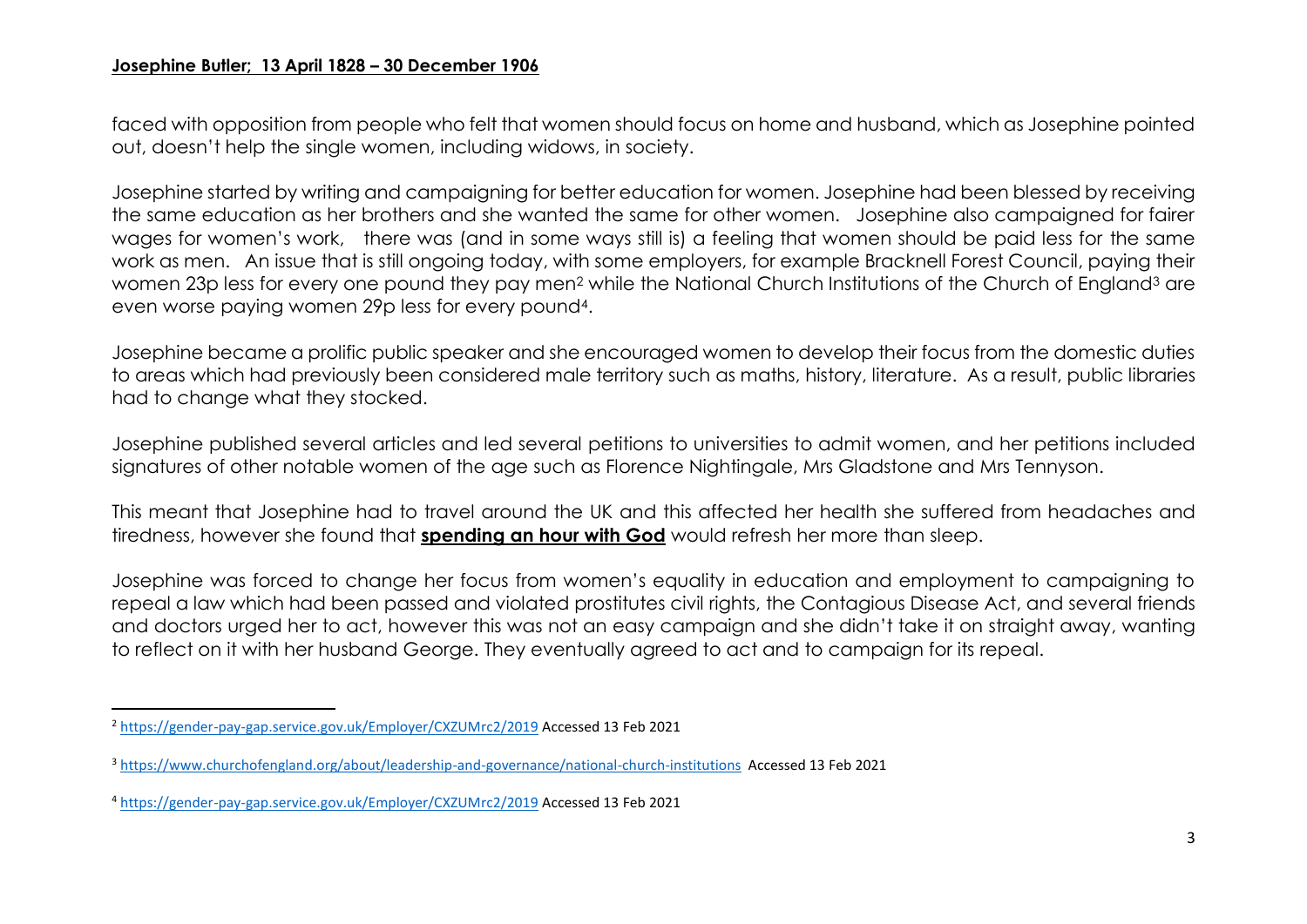Josephine didn't focus on the medical and moral aspects of the campaign for the repeal, instead she focussed on the constitutional violation of personal liberty and quoted from a document signed in 1215, the Magna Carta, any other criminal has (and had) the opportunity to remain silent, however prostitutes were forced to sign various forms, not after conviction but only after suspicion of prostitution. Josephine argued that the legislation encouraged the belief that prostitutes were worthless and this was "*blasphemy against human nature and against God*" <sup>5</sup>. The campaigning that Josephine and her fellow supporters carried out was not always welcomed, and when a manifesto was published in a national newspaper, it was written by women defending women's rights, and this shook society, and even the house of commons, but there was a cost, Josephine was attacked on several occasions. The process to repeal the law was a long one and suffered many delays, but Josephine continued to study **and to pray throughout this time**.

Josephine travelled to Europe, supposedly to rest and she discovered, something that still, happens today, the trafficking and grooming of young women for sex. Something that was known as the white slave trade. Josephine returned to the UK and fought to change the age of consent from 12 to the current age of 16.

George was made a canon at Winchester cathedral and they moved into a home in the cathedral close, and Josephine founded a new *"House of Rest"* nearby, but due to George's declining health, she found she had to spend more time supporting him in his ministry. George died in 1890 when the Josephine was 62, and this marked a challenging time in Josephine's life, she spent the next few years living with her sister and then each of her three sons; her own health was also starting to decline, however she carried on her *life of prayer* and *campaigned by letter writing* in her final years and she died in peacefully in Northumberland, having thanked her nurse and said her final prayer in December 1906.

What can we learn from Josephine Butler's life?

There are four main points

 $\overline{a}$ 

<sup>&</sup>lt;sup>5</sup> The rise of the caring power; Elizabeth Fry and Josephine Butler in Britain and the Netherlands by Annemieke van Drenth and Francesca de Haan; Amsterdam University Press, Page 103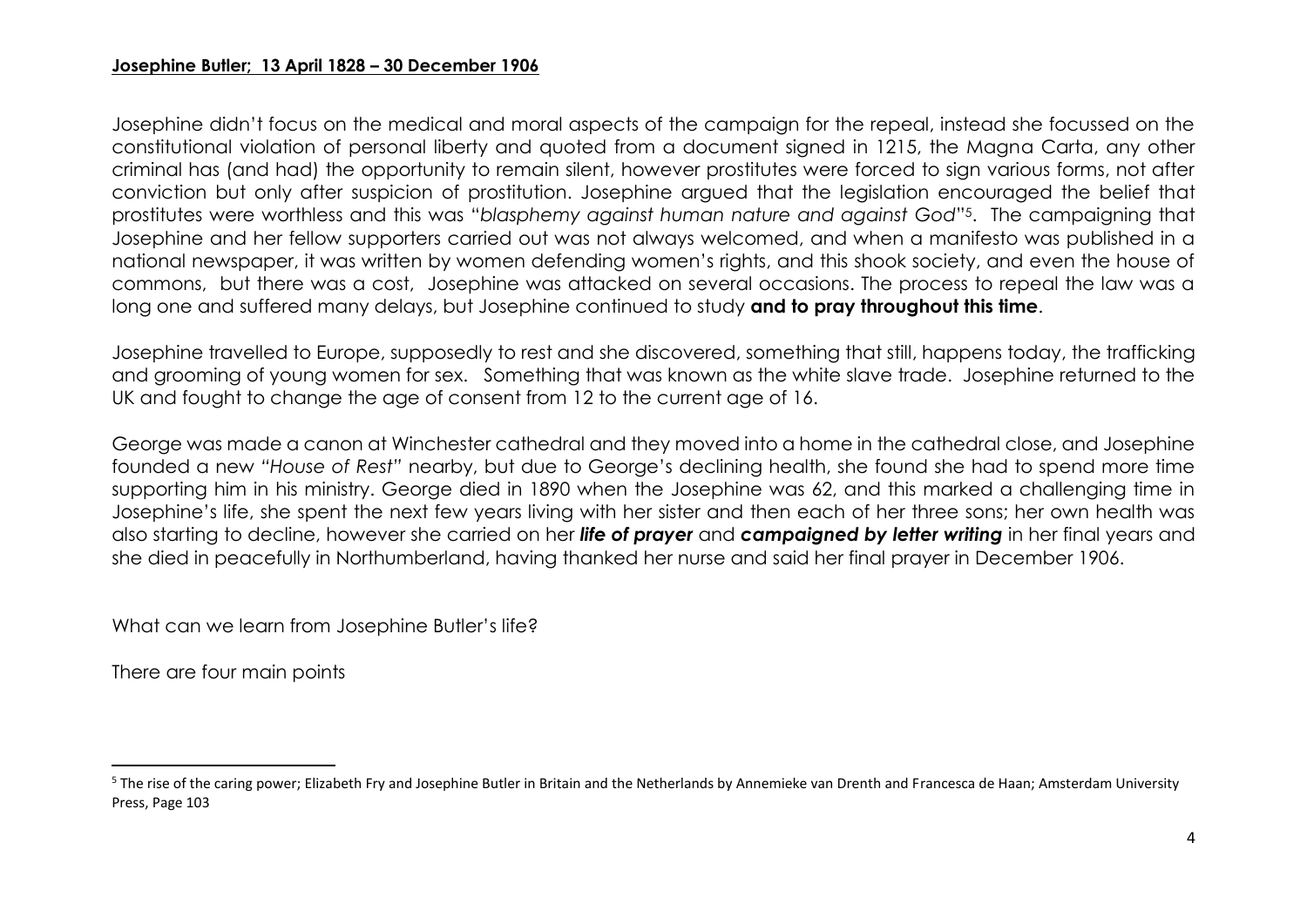**Firstly,** Josephine spent time each day in prayer and bible study? Many of us do this anyway, but if not, why don't you try it? You don't have to follow any particular order of service in reading plan, just spend time listening to what God is saying, telling God what is on your heart and opening your bible and see what God is saying. If you want something more formal, then there are suggestions on our website or from any good Christian bookshop (when they are allowed to open again).

**Secondly,** Josephine, found that spending an hour with God was refreshing? In Matthew's gospel, Jesus encourages us to spend time with him, especially when the pressures mount. Jesus said

"Come to me, all you that are weary and are carrying heavy burdens, and I will give you rest.6" Everyone is really busy and pressure on our lives is great, but what would happen if you make time away from all the work, chores, and distractions in our life and just focus on God, spending time with Him in His presence, our church is open during the week for people to do just that. What will change about a situation you are experiencing, will you find yourself reenergised or perhaps you will see a situation from a different perspective?

**Thirdly, Equality was central to Josephine's life, As Galatians 3:28 puts it** 

"There is no longer Jew or Greek, there is no longer slave or free, there is no longer male and female; for all of you are one in Christ Jesus.7"

over a hundred years have passed since Josephine's death and yet our people are not treated as equals; Women, Black Asian and Minority Ethnic groups, and the LGBT+ community are just three groups which are paid less than others, suffer discrimination and abuse, and **do not have the same opportunities, rights and respect as others** in society, and often the Church of England.

Josephine didn't try and force her views and beliefs onto others, she talked, and listened to them, and in doing so, she showed God's love to them. By listening and understanding Josephine was able to see areas, such as education and fairer wages, which could, eventually, be changed.

 $\overline{a}$ 

<sup>6</sup> Matthew 11:28, NRSV

<sup>7</sup> Galatians 3:28 NRSV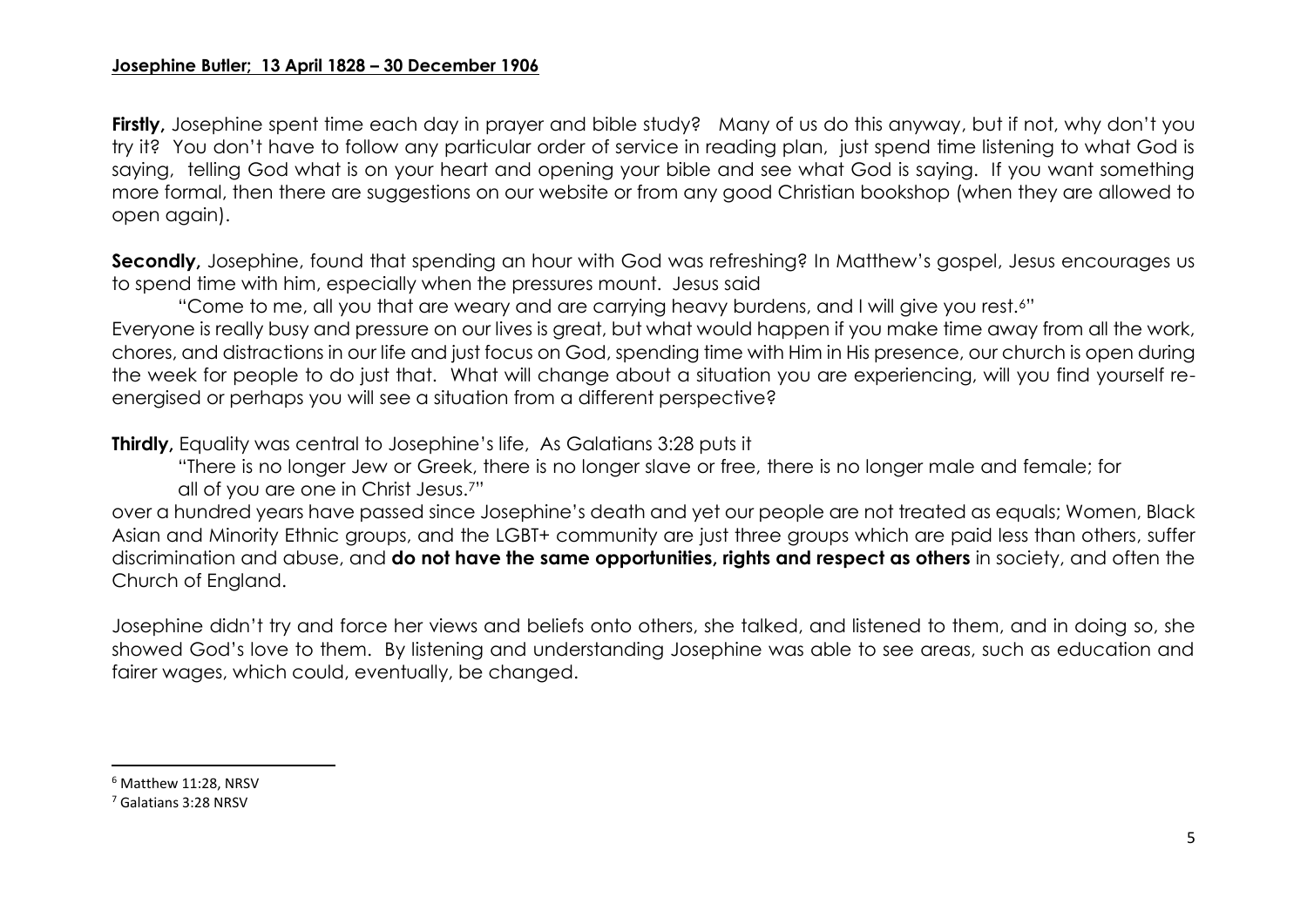Our society is unequal, are we happy with that? Or should we be involved in campaigning to change things? Josephine did not keep silent on views, she challenged them, often coming up with a different perspective to solve an ongoing issue.

**Lastly**, Josephine showed the love of God in her actions, she referenced<sup>8</sup> the parable of the sheep and the goats<sup>9</sup> pointing out that Jesus had instructed to care for those in need in our society and that our motives for our actions need to be ensuring that we are like those who care for the least in society, no matter the reason. Josephine campaigned for the end of what is now known as Child Sexual Exploitation, how children are groomed for work in the sex trade has changed, but it is still going on. One of our charities, the Children's Society<sup>10</sup> is involved with stopping this work both by working with young people who are at risk of exploitation and also raising awareness of this type of abuse. Are we aware of the signs of Child Sexual Exploitation and how young people can easily be groomed into this life?

In closing let us remember the words of the first letter of John chapter 3 which sums up Josephine's life

And this is his commandment, that we should believe in the name of his Son Jesus Christ and love one another, just as he has commanded us<sup>11</sup>

If you want to know more about Josephine Butler then there are references in my sermon which will be on the website later, including articles written by Josephine

 $\overline{\phantom{a}}$ 

<sup>8</sup> <https://attackingthedevil.co.uk/related/morality.php>

<sup>9</sup> Matthew 25:31-46

<sup>10</sup> <https://www.childrenssociety.org.uk/what-we-do/our-work/preventing-child-sexual-exploitation>

<sup>11</sup> 1 John 3:23 NRSV